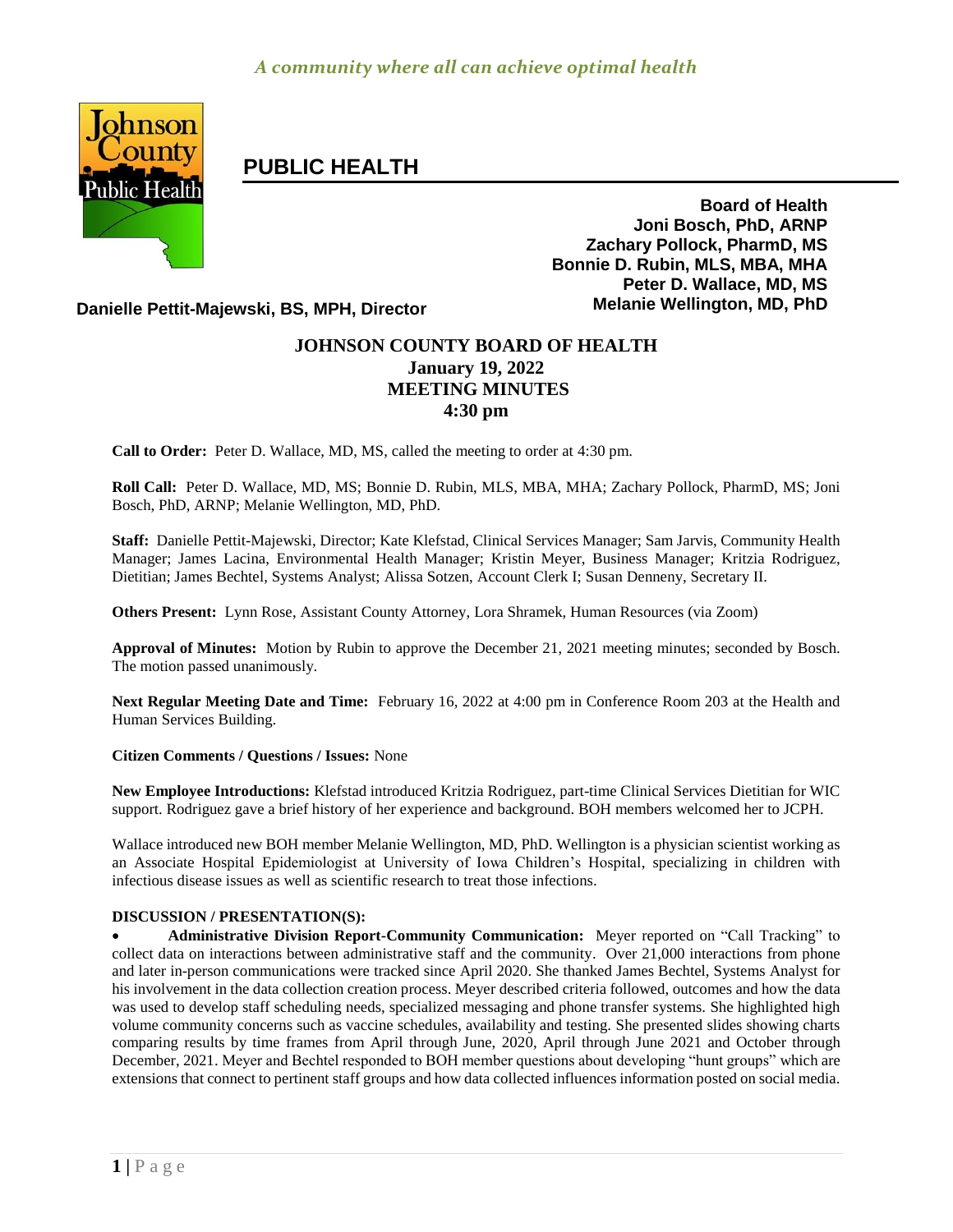## Johnson County Board of Health Meeting Minutes January 19, 2022

They plan to continue to improve data collection and analysis of client interactions for increased efficiency and customer satisfaction.

#### **COVID-19 Update:** Jarvis reported on new rapid test availability through COVIDtest.gov. The site is

up and running to provide the public with four free tests per household. Jarvis highlighted administration staff distribution of self-tests to community partners as well as citizens. JCPH is also a drop-off location for samples to be sent to the State Hygienic Laboratory (SHL) via courier. He reported plans to deploy the Medical Reserve Corps (MRC) for the next four weekends to assist the SHL in processing of tests. Jarvis noted continued high numbers of positive COVID-19 cases. There were 2,800 positive cases reported in the last week. Returning University of Iowa students will also likely impact case numbers, but as rapid testing becomes more prevalent, numbers of positive case reporting may show an artificial decrease since those results are not reported to the state. He added reported positive cases could potentially be secondary infections, but this is not being distinguished. Booster clinics are being planned with the Visiting Nurse Association and school districts in the next weeks. Discussion followed concerning mitigation, positivity rates and booster timelines. Johnson County continues to maintain a high rate of vaccination.

#### **Request to Integrated Testing Services (ITS):** Pettit-Majewski reported Kathryn Edel, Health

Educator, submitted a proposal for \$135,000 in ITS funding to purchase a mobile clinic. This additional funding would be used to leverage the American Rescue Plan Act (ARPA) funds of \$75,000 that have already been awarded by the County to Public Health. The ITS funding, if awarded, must be expended by the end of March 2022. Pettit-Majewski expects to receive notice of the amount of ITS funding very soon and then will proceed in procuring a vehicle. The mobile clinic will be used for ITS services, vaccinations and oral health. A mobile clinic will assist in reaching rural and vulnerable populations, expanding the reach of JCPH services and addressing transportation barriers in the community. Pettit-Majewski responded to comments concerning Medicaid transportation issues and contract stipulations. Wallace and Rubin asked if JCPH was aware of the University of Iowa mobile clinic, the University of Iowa Dental School and the Blood Bank mobile clinics. They suggested contacting the University fleet services for more information on vehicle types. Pettit-Majewski shared that the mobile clinic would be used for outreach services, flu clinics and oral health treatments. Rubin asked if service areas would include Iowa, Poweshiek, Wapello, Louisa and Washington counties. Pettit-Majewski confirmed those are the service areas for ITS. She responded to questions about storage for the mobile clinic, licensure, destinations and amenities and staff travel schedules.

#### **ACTION ITEMS Expenditures Over \$3,000:** None

#### **Applications, Contracts and Agreements:**

 **22-01 Public Health Associate Program (PHAP) Application:** Jarvis reminded the BOH the Federal CDC PHAP application renewal is due. Currently JCPH is hosting CDC associate Hannah Tice until October 2022, when her two year tour ends. Jarvis hopes to have another associate in place at that time. As an accredited health department, Jarvis believes JCPH has an increased chance to continue the CDC PHAP. Tice is primarily working on the Community Health Assessment and Improvement Plan and has assisted with several COVID operations. Rubin expressed support for the program. Jarvis responded to questions regarding evaluations, work group meetings and program results. Pollock suggested an exit interview strategy for the CDC associates.

**Motion** by Bosch to approve the CDC PHAP host site application submission, seconded by Pollock. The motion passed unanimously.

#### **22-02 NACCHO Grant:** Jarvis asked BOH to approve a NACCHO Vaccine Confidence grant

application submission for funding not to exceed \$75,000. These grants provide support for local health departments to improve COVID-19 vaccine confidence and address misinformation. JCPH will implement the CDC's Rapid Community Assessment (RCA) to identify areas of intervention to inform other actions for messaging, communication and access. If awarded, the bulk of the award would fund a sub-contractor to coordinate the effort by building a diverse team of community members and staff liaisons. Wellington suggested using Johnson County booster rates to qualify for additional funding since higher Johnson County vaccination rates exceed parameters in the application. Discussion followed addressing community involvement and techniques.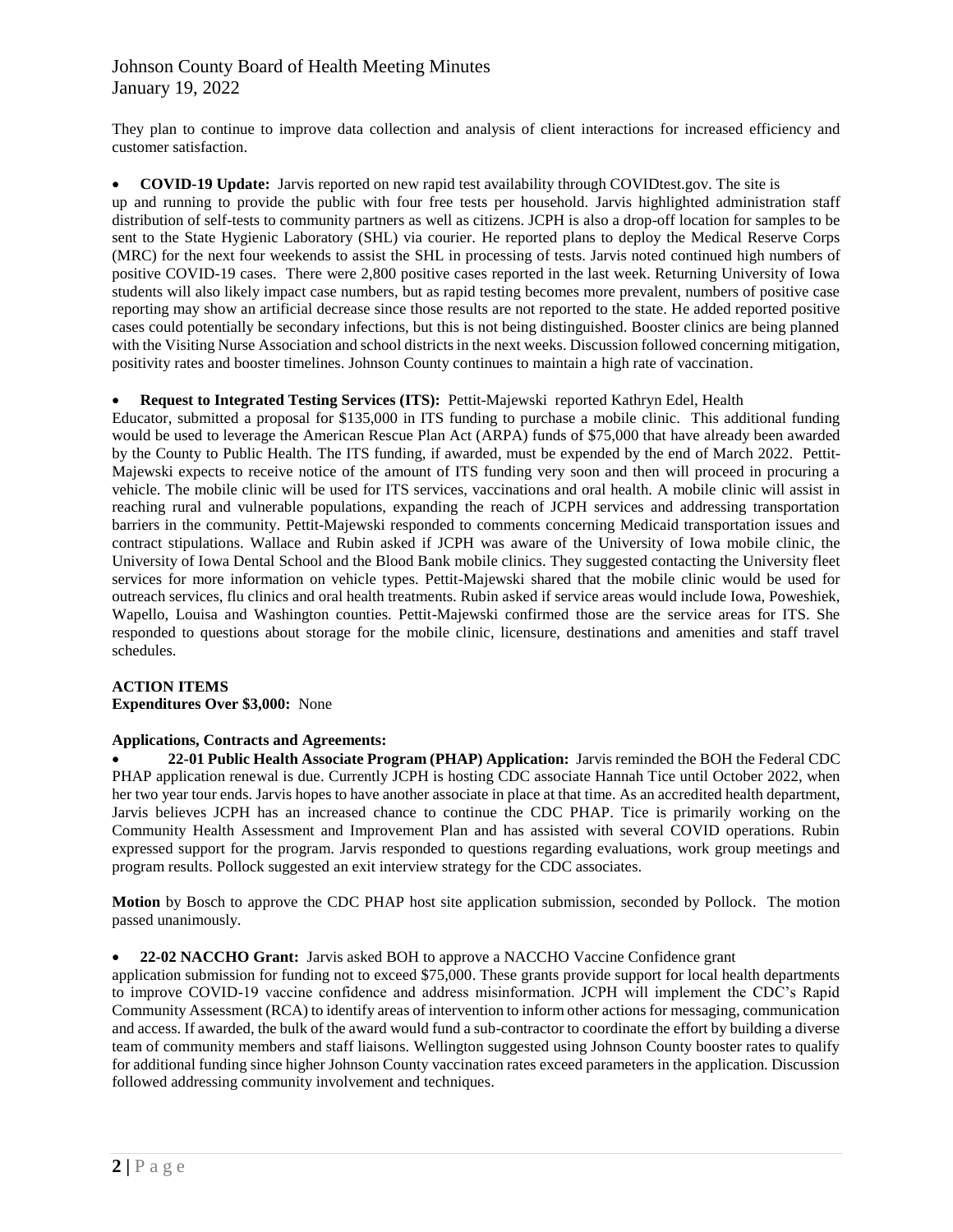## Johnson County Board of Health Meeting Minutes January 19, 2022

**Motion** by Bosch to approve the application for NACCHO Vaccine Confidence Grant request, seconded by Wellington. The motion passed unanimously.

### **OTHER**

 **Election of Officers:** Wallace asked BOH members for nominations for the 2022 Board of Health Chair and Vice Chair positions.

**Motion** by Rubin to nominate Wallace for BOH Chair, seconded by Bosch. The motion passed unanimously. **Motion** by Bosch to nominate Rubin for BOH Vice Chair, seconded by Wallace. The motion passed unanimously.

**BOH Meeting Schedule for 2022:** BOH members approved the 2022 meeting schedule.

#### **22-03 Request for Board Action: Personal Day Amendment:** Pettit-Majewski

reminded the BOH that in October, the WELLBQ survey illustrated public health staff had increased needs for mental health days in response to the stress of the COVID-19 pandemic compared to other Johnson County staff. Management identified this finding as an area of concern and explored solutions to improve staff recovery. She cited activities such as speakers addressing workforce stress at the fall staff retreat, limiting after hours emails and overtime. Other ideas explored were to develop a condensed work schedule, increasing remote work opportunities and requesting staff respond to a survey for input on how to improve staff morale. A common response in the internal JCPH survey was adding more personal days. Pettit-Majewski stated that amending the JCPH employee handbook to allow for two additional personal days for the current year would relieve mental health stress for JCPH staff. The policy would be reevaluated at the December 21, 2022 BOH meeting. Rose asked Lora Shramek, Human Resources for comment. Shramek clarified the BOH had adopted the Johnson County Handbook many years ago and believes the BOS would have to approve the amendment. Rose suggested the request be tabled until next month to allow time for more legal research and clarification on issues such as equal protection and autonomous authority of the BOH. Pettit-Majewski suggested inviting Becky Nowachek, IDPH BOH liaison to provide an overview of BOH authority next month.

**Motion** by Rubin to table the request for BOH Action 22-03 Personal Day Amendment until the February 16, 2022 Board of Health meeting, seconded by Bosch. The motion passed unanimously.

**Budget Updates:** Pettit-Majewski reported the proposed Communications and Information Specialist

decision packet approved by BOH was not approved by the BOS. JCPH staff will be meeting with BOS communications staff for potential assistance. She will be looking at internal staff and subcontracting opportunities to meet JCPH communication goals. Both Linn County Public Health and Polk County Public Health have similar positions.

Pettit-Majewski reported the Cost of Living Adjustment (COLA) was estimated at 2% on the JCPH FY23 budget proposal, but could potentially be changed to 2.25%. She does not expect this to impact the approved JCPH FY23 budget.

**Chronic Disease Prevention Specialist:** Pettit-Majewski reported the American Rescue Plan Act (ARPA) funded job description presented at the November BOH meeting for a Chronic Disease Prevention Specialist has been finalized and is ready for BOH approval.

**Motion** by Wallace to approve the Chronic Disease Prevention Specialist job description, seconded by Bosch. The motion passed unanimously.

#### **Reports / Inquiries:**

**County Attorney:** Rose updated BOH members on the BOS face covering policy pertaining to Johnson County employees. The current policy will be extended to May 15, 2022, but she added the date could change depending on COVID-19 data and information available. Rose and Susie Nehring, Assistant County Attorney have recommended to the BOS that the vaccine and testing policy, which was due to begin on January 31, 2022, be suspended due to the recent Supreme Court ruling that the OSHA vaccination and testing mandate exceeded its boundaries to regulate public health. Rose noted the ruling did not say that state and local governments and private employers could not promulgate such policy and because of this, she and Nehring are recommending to the BOS to form a working group to explore moving ahead with a vaccine and testing policy. She noted the Johnson County employee pool is over 90%